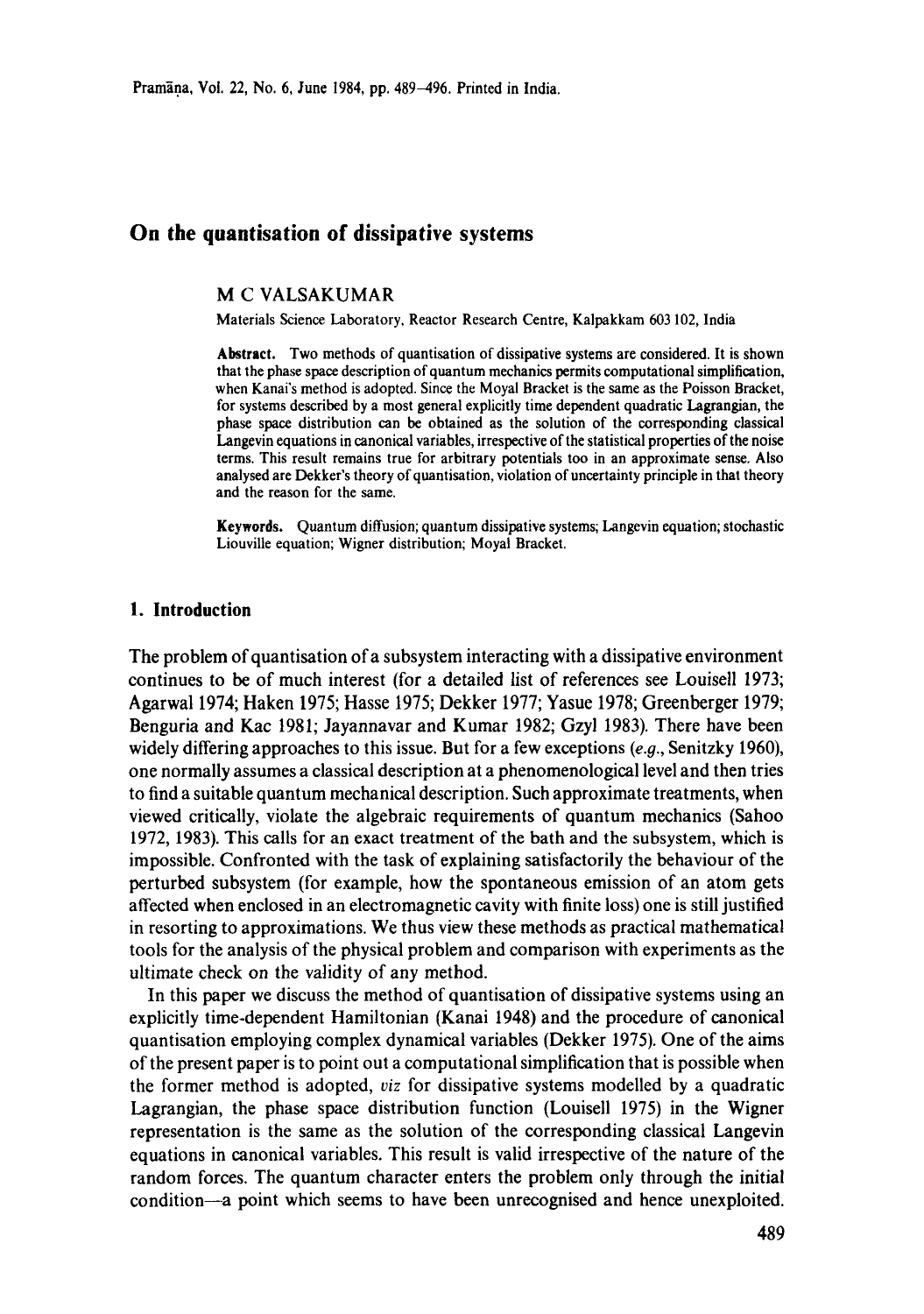This result remains true for arbitrary potentials too in an approximate sense. The second aim of the paper is to demonstrate the violation of uncertainty principle in Dekker's method of quantisation and to trace the reason for the same.

The paper is organised as follows. In §2 we discuss the method of an explicitly timedependent Hamiltonian. Dekker's method of quantisation is discussed in §3. Conclusions are brought out in §4 after a brief discussion.

#### **2. The method of an explicitly time-dependent Hamiltonian**

We consider quantising a dissipative system modelled by a classical phenomenological equation of motion expressed conveniently as

$$
M(t)\ddot{x}(t) + \dot{M}(t)\dot{x}(t) + C(t)\frac{\partial}{\partial x}V(x, t) = F(t),
$$
\n(1)

where the overdot denotes differentiation with respect to time  $t$ . The explicitly timedependent Lagrangian  $L$  (Kanai 1948) for the above reads\*

$$
L(x, \dot{x}, t) = M(t)\dot{x}(t)^{2} - C(t)V(x, t) + x(t)F(t).
$$
\n(2)

In (1) and (2), the functions  $C(t)$ ,  $V(x, t)$  and  $\vec{F}(t)$  could be random, with arbitrary probability distributions restricted only by the physical constraints of the problem. The canonical momentum  $p$  and the Hamiltonian  $H$  are

$$
p = M\dot{x} \quad \text{and} \quad H = p^2/2M + CV - xF. \tag{3}
$$

Formal quantisation of the above classical system is achieved through the Schrödinger equation

$$
i\hbar\dot{\psi}(x,t) = \left[ -\frac{\hbar^2}{2M} \frac{\partial^2}{\partial x^2} + C V - xF \right] \psi(x,t). \tag{4}
$$

Rather than solving for the wavefunction  $\psi(x, t)$ , we will be interested in the phase space description (Louisell 1973). The phase space distribution function in the Wigner representation

$$
W(x, p, t) = \int_{-\infty}^{\infty} d\alpha \exp(-i\alpha p) \psi^* \left(x - \frac{\hbar \alpha}{2}, t\right) \psi\left(x + \frac{\hbar \alpha}{2}, t\right)
$$
(5)

for any system described by a Hermitian Hamiltonian H satisfies the equation (Moyal 1949)  $\sim$   $\sim$ 

$$
\dot{W}(x, p, t) = (W, H)_M = \frac{2}{\hbar} W \sin \left[ \frac{\hbar}{2} \left( \frac{\partial}{\partial p} \frac{\partial}{\partial x} - \frac{\partial}{\partial x} \frac{\partial}{\partial p} \right) \right] H. \tag{6}
$$

In (6),  $(N)$ <sub>M</sub> stands for the Moyal Bracket. For the present problem (6) becomes

$$
\dot{W} = -\frac{\partial}{\partial x} \left[ \frac{p}{M} W \right] - \frac{\partial}{\partial p} \left[ \left( F - C \frac{\partial V}{\partial x} \right) W \right] \n+ C \sum_{r=1}^{\infty} \left( \frac{\hbar}{2} \right)^{2r} \frac{(-1)^r}{(2r+1)!} \left( \frac{\partial^{2r+1} V}{\partial x^{2r+1}} \right) \left( \frac{\partial^{2r+1} W}{\partial p^{2r+1}} \right).
$$
\n(7)

<sup>\*</sup> Though, for clarity of presentation, we have aaopted a one dimensional treatment, the method is applicable in arbitrary dimensions. Similarly, there is no loss of generality on account of not considering a general linearly damped system which will also have an  $x\dot{x}$  term in the Lagrangian.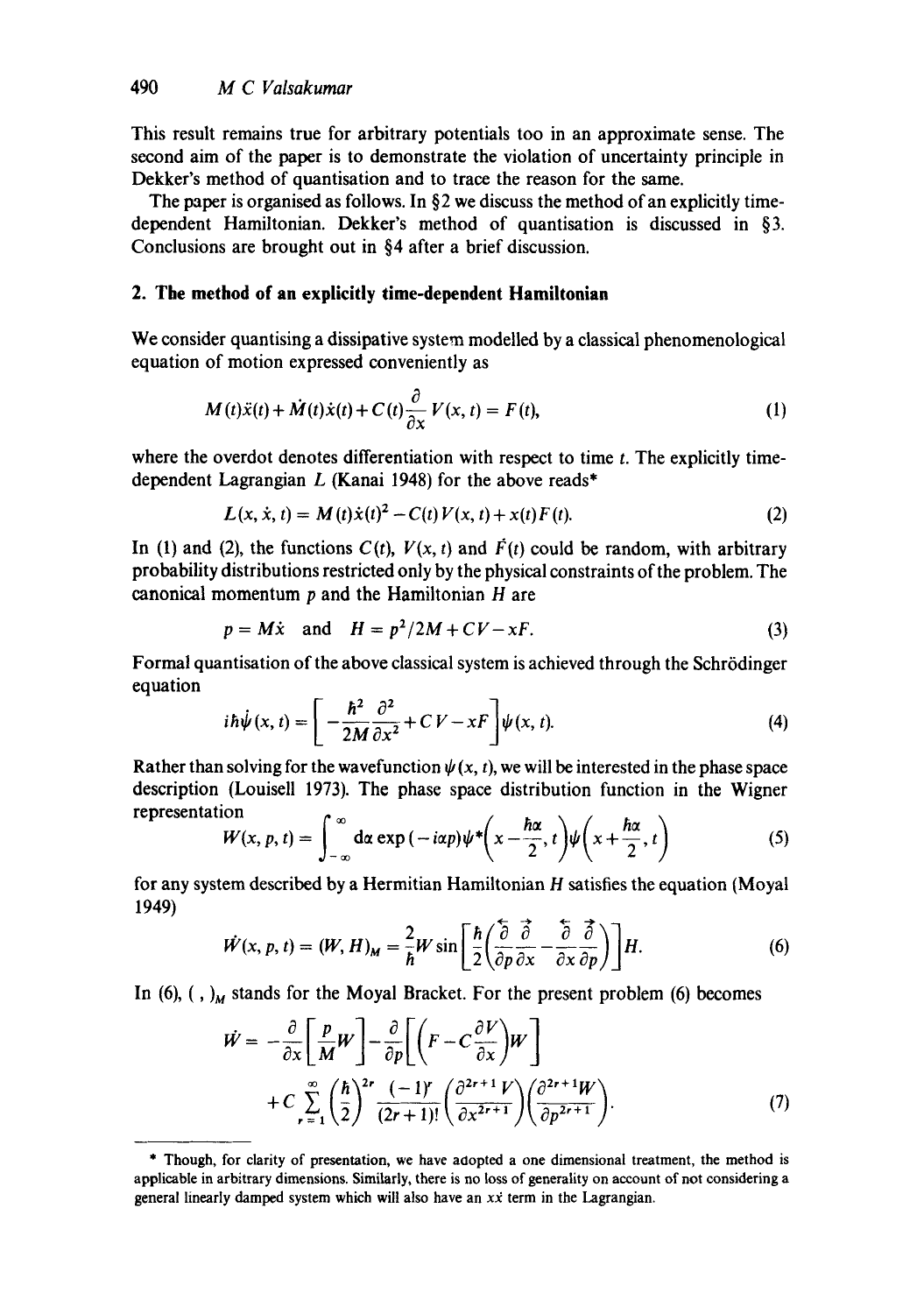We give a simple alternative derivation of (7) in the Appendix (for an algebraic proof see Sahoo 1972).

The quantity of our interest is not the Wigner distribution  $W$  itself but rather its stochastic average  $\langle W \rangle$  (over the ensembles of the random variables  $C(t)$ ,  $V(x, t)$  and  $F(t)$ , which satisfies the equation

$$
\langle \dot{W} \rangle = -\frac{\partial}{\partial x} \left[ \frac{p}{M} \langle W \rangle \right] - \frac{\partial}{\partial p} \langle \left( F - C \frac{\partial V}{\partial x} \right) W \rangle + \langle C \sum_{r=1}^{\infty} (\hbar/2)^{2r} \frac{(-1)^r}{(2r+1)!} \left( \frac{\partial^{2r+1} V}{\partial x^{2r+1}} \right) \left( \frac{\partial^{2r+1} W}{\partial p^{2r+1}} \right) \rangle.
$$
 (8)

Incidentally, (8) can be simplified for Gaussian noises using Novikov's theorem (Novikov 1965).

Several results follow trivially from (7) and (8). Firstly, we note that the Moyal Bracket is the same as the Poisson Bracket for a quadratic Hamiltonian. Hence, for such a system,

$$
\dot{W} = -\frac{\partial}{\partial x} \left( \frac{p}{M} W \right) - \frac{\partial}{\partial p} \left[ \left( F - C \frac{\partial V}{\partial x} \right) W \right],
$$
\n(9)

and

$$
\langle \dot{W} \rangle = -\frac{\partial}{\partial x} \left[ \frac{p}{M} \langle W \rangle \right] - \frac{\partial}{\partial p} \left\langle \left( F - C \frac{\partial V}{\partial x} \right) W \right\rangle. \tag{10}
$$

It is interesting to note that Planck's constant  $\hbar$  does not appear in (9) and (10). Equation (10) can now be identified to be the stochastic Liouville equation (van Kampen 1976) for the classical Langevin equations (in *canonical variables)* 

$$
\dot{\mathbf{x}} = p/M \quad \text{and} \quad \dot{p} = -C(\partial V/\partial x) + F. \tag{11}
$$

The quantal character of the system enters the analysis only through the initial condition\*. To the best of our knowledge, this result has not been recognised and used. For example, it is clear from this finding that we do not expect any difference, in the asymptotic behaviour in the classical and quantum treatments of 'diffusion' in a randomly fluctuating medium. The results of the quantum continuum should agree with those of the classical continuum and likewise for the lattice problem. The confusion which arose out of a wrong comparison of the quantum lattice problem with the classical continuum problem, which was resolved only recently (Jayannavar and Kumar 1982), would have been a non-problem if the present result had been recognised. Similarly the quantum treatments seem to have been restricted to the case of Gaussian white noise only—presumably because one wants to get average density matrix or  $\langle W \rangle$ —the evolution equation of which can be simplified only when the noise is Gaussian and white. We mention in passing that there exists a path integral solution for a general quadratic Lagrangian (Papadopoulos 1976). But all these can be done

<sup>\*</sup> By this we do not mean that quantisation *per se* is an initial value problem. However, the problem at hand is really so. We are interested in the time evolution of a quantal subsystem (initially prepared in some state) which is subjected to the perturbation at time  $t = 0$ . Since the Hamiltonian is explicitly time dependent, the question of finding the stationary states does not arise.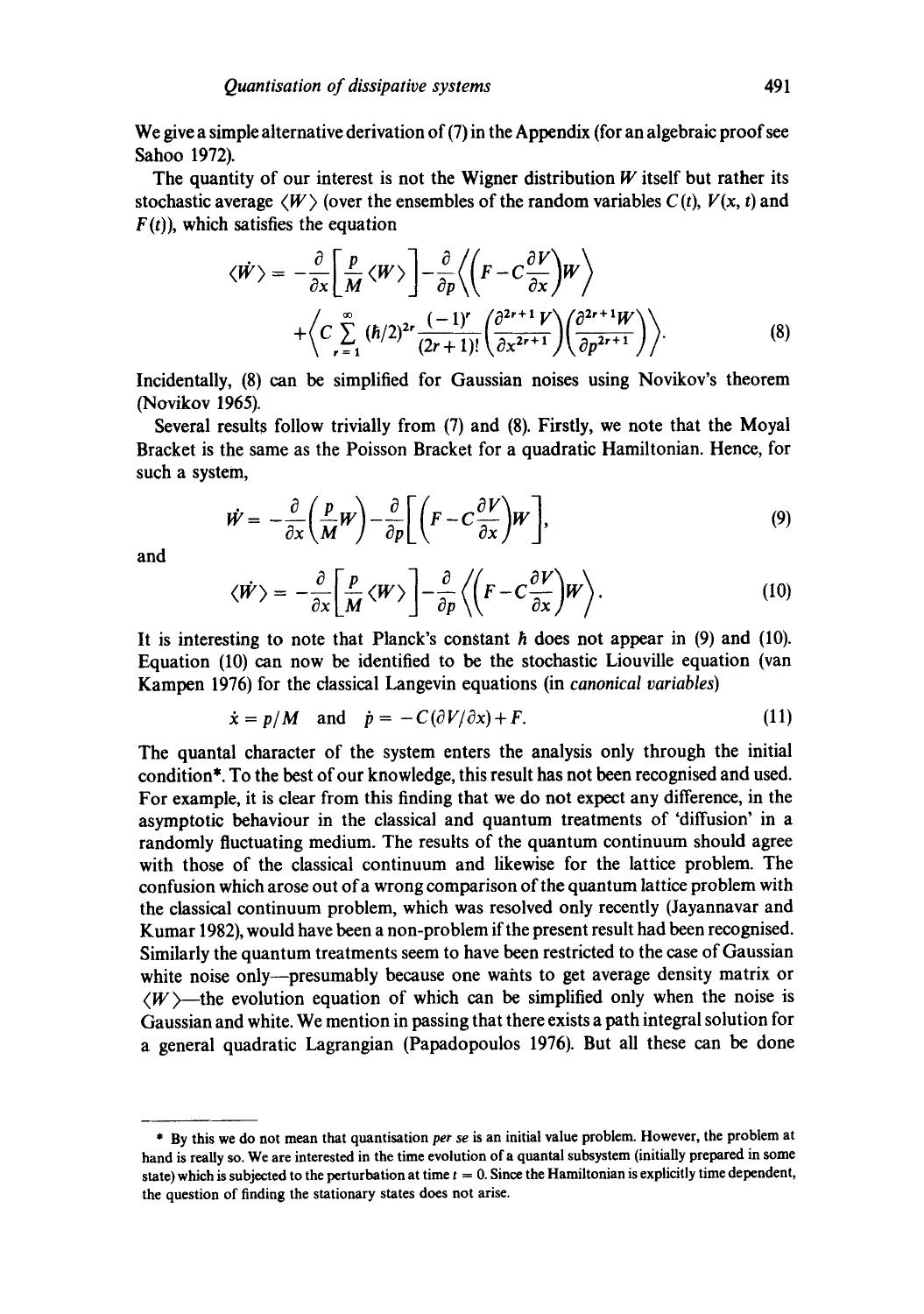straightaway using the present method. The prescription is

$$
\langle W(x, p, t) \rangle = \langle \iint dx_0 dp_0 W_0(x_0, p_0)
$$

$$
\delta[x - x(x_0, p_0, t)] \delta[p - p(x_0, p_0, t)] \rangle, \qquad (12)
$$

where  $W_0(x_0, p_0)$  is the initial Wigner distribution and  $x(x_0, p_0, t)$  and  $p(x_0, p_0, t)$  are the solutions of (11).

Secondly we note that  $(7)$  is a perturbation series in the small parameter  $\hbar$ . Since the higher order terms in the series are of order  $\hbar^2$ , the above conclusion is correct up to second order. This may be of immense value in analysing problems such as diffusion in a bistable potential (Valsakumar 1983) at low temperatures, where the quantum tunnelling competes with the classical escape over the potential barrier (this, in fact, was one of the motivations for carrying out this work).

Another area where this result may be of use is in answering the question "what should be the statistical property of  $F(t)$  (we assume that C and V are deterministic) so that the asymptotic solution is the quantum mechanical canonical distribution?" (Benguria and Kac 1981). We know that the condition for the corresponding classical problem is that  $F(t)$  be Gaussian and white. Then the condition for systems described by quadratic Lagrangians should be the same. In the light of this investigation, we may safely conclude that the necessary condition for arbitrary potentials also should be the same (we cannot expect that higher order terms will so conspire as to make the asymptotic distribution canonical for arbitrary  $F(t)$ ).

### **3. Dekker's method of quantisation**

There have been criticisms (Dekker 1975; Greenberger 1979) against the method employing an explicitly time-dependent Lagrangian. Dekker proposed the method of quantisation of complex dynamical variables (Dekker 1975, 1977) to surmount those problems. This method proceeds with a description in terms of complex variables\* for the classical problem. He then finds a complex Hamiltonian which generates classical dynamics. The intimate relation between the imaginary part of the Hamiltonian and dissipation is demonstrated. Physically, this analysis is equivalent to considering both the system and its mirror image simultaneously. Transition to quantum mechanics is achieved by constructing an equivalent non-Hermitian Hamiltonian operator for generating an infinitesimal time translation.

Even though the basic premise sounds physical, as we shall demonstrate, the uncertainty principle is violated at the stage of application of the theory and our aim is to trace the reason for the same. Let us start our analysis by considering a subsystem interacting with a bath kept at zero temperature described classically by the equation

$$
\ddot{x} + 2\lambda \dot{x} + (\partial V/\partial x) = 0. \tag{13}
$$

Now, Dekker's procedure is operationally equivalent to discovering a non-Hermitian Hamiltonian operator  $\hat{\mathcal{H}} = \hat{H} + i\hat{\Gamma}$  such that the Heisenberg equations of motions for

<sup>\*</sup> The existence of the complex dynamical variables is not always guaranteed. For example, one cannot find them for an overcritically damped harmonic oscillator.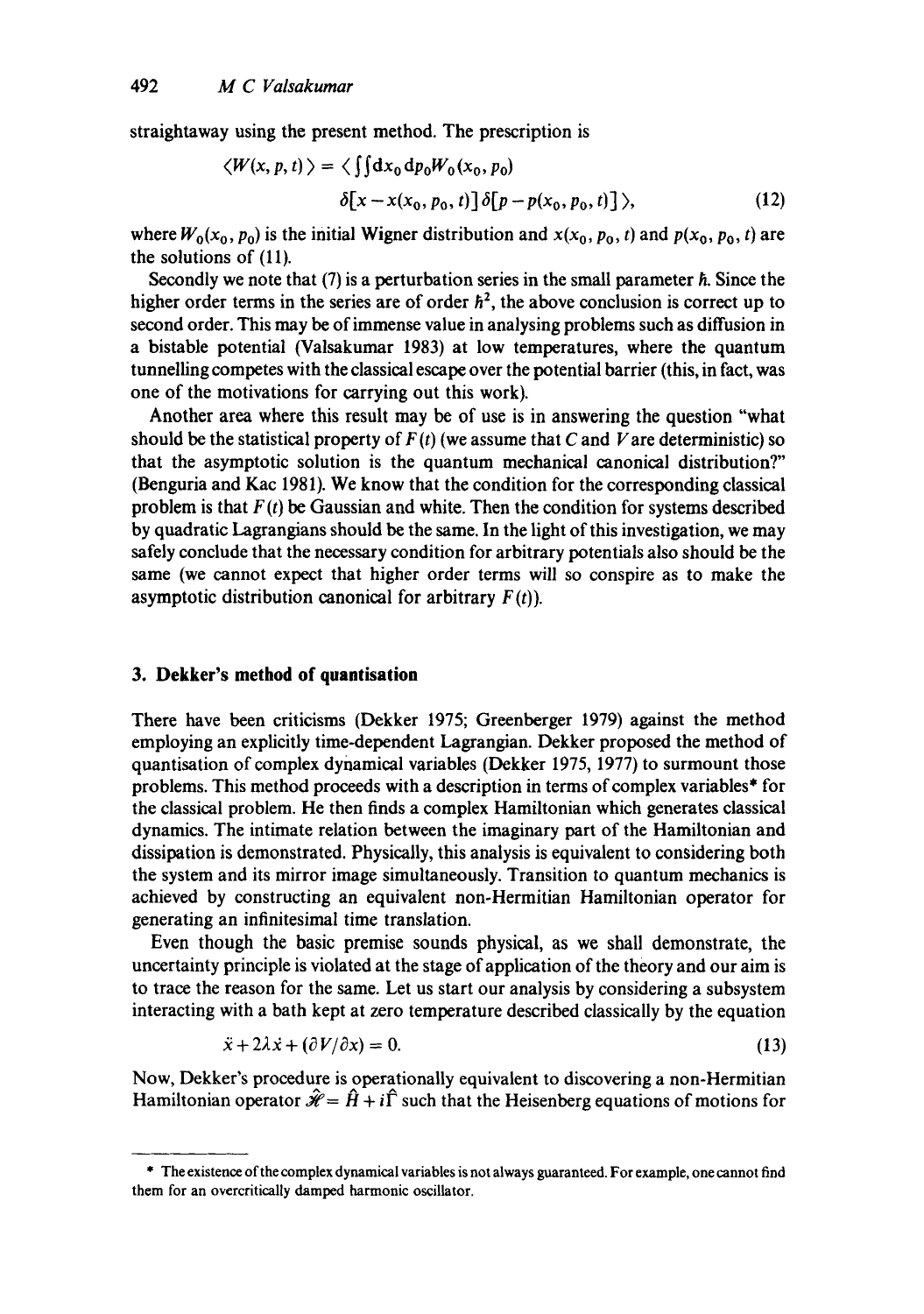the operators  $\hat{x}$  and  $\hat{p}$  are

$$
\dot{\hat{x}} = \frac{1}{i\hbar} [\hat{x}, \hat{H}]_{-} + \frac{1}{\hbar} [\hat{x}, \hat{\Gamma}]_{+} = \hat{p}, \qquad (14)
$$

and

$$
\hat{\rho} = \frac{1}{i\hbar} \left[ \hat{p}, \hat{H} \right]_- + \frac{1}{\hbar} \left[ \hat{p}, \hat{\Gamma} \right]_+ = -2\lambda \hat{p} - (\partial \hat{V}/\partial x). \tag{15}
$$

In (14) and (15),  $\lceil$ ,  $\rceil$  and  $\lceil$ ,  $\rceil$  are the usual commutator and anticommutator respectively. It is easy to show that

$$
\hat{H} = \frac{\hat{p}^2}{2} + \hat{V}(x) + \frac{\lambda}{2} [\hat{x}, \hat{p}]_+ \text{ and } \hat{\Gamma} = -\hbar \lambda/2
$$
 (16)

satisfy the above requirement, though by no means is the choice unique. Incidentally, in this approach the question of the existence of complex variables is irrelevant and hence it is applicable under general circumstances.

One of the conditions for the quantisation rule  $[\hat{x}, \hat{p}]_-=i\hbar$  to be a consistent scheme is that

$$
\frac{\mathrm{d}}{\mathrm{d}t} \left[ \hat{x}, \hat{p} \right]_{-} = 0. \tag{17}
$$

But from (14) and (15),

$$
\frac{\mathrm{d}}{\mathrm{d}t} \left[ \hat{x}, \hat{p} \right]_{-} = -2\lambda [\hat{x}, \hat{p}]_{-}.\tag{18}
$$

The right side of (18) can be zero if  $\lambda = 0$  (no dissipation). This implies that the vacuum quantal fluctuations are essential for the preservation of the fundamental commutator. Or physically this means that any coupling always acts both ways. This aspect is taken care of by adding quantal terms to the Heisenberg equations of motion such that, in the quantum-classical correspondence limit, we get back the usual classical equations of motion. The modified equations of motion read

$$
\dot{\hat{x}} = \hat{p} + \hat{\eta}_x \quad \text{and} \quad \dot{\hat{p}} = -2\lambda \hat{p} - (\partial \hat{V}/\partial x) + \hat{\eta}_p, \tag{19}
$$

and the consistency condition (17) becomes

$$
-2\lambda[\hat{x}, \hat{p}]_{-} + [\hat{x}, \hat{\eta}_p]_{-} + [\hat{\eta}_x, \hat{p}]_{-} = 0.
$$
 (20)

In (19) and (20) the operators  $\hat{\eta}_x$  and  $\hat{\eta}_p$  involve the coordinates of both the system and the bath. It is obvious that (20) can be satisfied *exactly* iff both the system and the bath are treated dynamically, which of course is well-known. Dekker's method of constructing an effective Hamiltonian corresponds to satisfying (20) in an *average*  sense (treating  $\hat{\eta}_x$  and  $\hat{\eta}_p$  as random variables to give  $\langle [\hat{x}, \hat{p}]_- \rangle = i\hbar$ ) and hence is not consistent with quantum algebra (Sahoo 1972, 1983). Thus, at the phenomenological level, the commutator  $[\hat{x}, \hat{p}]$  is generally a complex stochastic process with nonzero real and imaginary parts. Hence, in our opinion, just satisfying (20) in an average sense is not *sufficient*. We must also make sure that  $|\langle [\hat{x}, \hat{p}]^2 \rangle| > h^2$  (which is not automatically satisfied), in order that the uncertainty product  $\sigma_x^2 \sigma_n^2$  be  $\geq$  to  $\hbar^2/4$ .

Just to demonstrate this, let us consider Dekker's solution (Dekker 1977) to the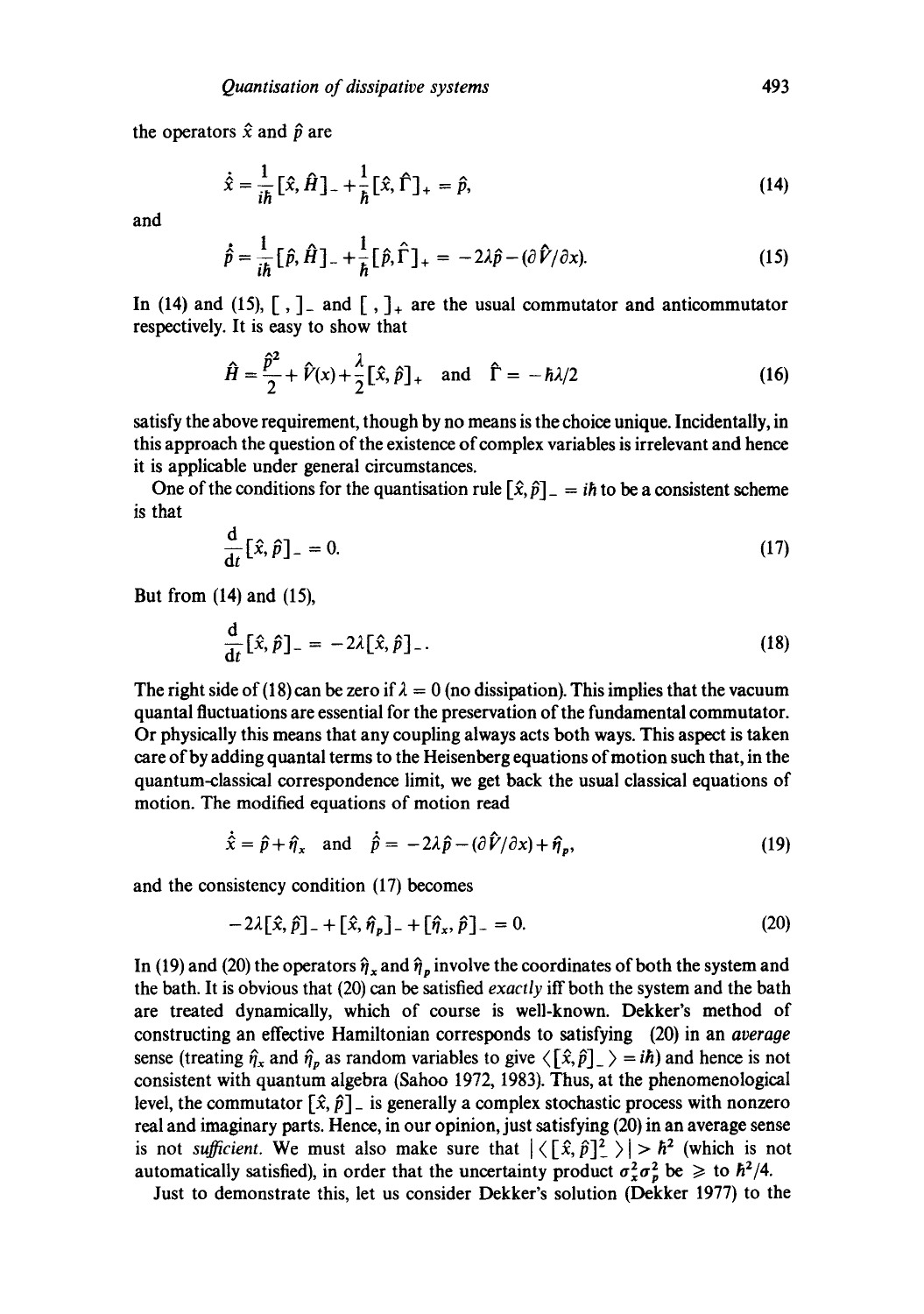damped harmonic oscillator problem  $(V(x) = \Omega^2 x^2/2)$ 

$$
\dot{W} = -\frac{\partial}{\partial x}(pW) + \frac{\partial}{\partial p}[(2\lambda p + \Omega^2 x)W] + \hbar\lambda\Omega\frac{\partial^2 W}{\partial p^2}.
$$
 (21)

From (21), we get the rate of change of the uncertainty product  $\sigma_x^2 \sigma_p^2$  to be

$$
\frac{\mathrm{d}}{\mathrm{d}t} \left( \sigma_x^2 \sigma_p^2 \right) = -4\lambda \sigma_x^2 \sigma_p^2 + 2\hbar \lambda \Omega \sigma_x^2 + 2\sigma_{xp} (\sigma_p^2 - \Omega^2 \sigma_x^2), \tag{22}
$$

where  $\sigma_x^2$  and  $\sigma_p^2$  are the variances of x and p respectively. Let us take the initial wavefunction to be a Gaussian wave packet so that the initial Wigner distribution *W(x, p, O)* is

$$
W(x, p, 0) = 1/\pi \hbar \exp \left(-\frac{x^2}{2a} + \frac{2ap^2}{\hbar^2}\right),\tag{23}
$$

where a is the initial variance of x. In the present case  $\sigma_x^2 \sigma_p^2$  at zero time is the minimum permissible  $h^2/4$ . It is easy to see that the right side of (22) becomes negative in the vicinity of  $t = 0$  when  $a < \hbar/2\Omega$ , thereby allowing  $\sigma_x^2 \sigma_p^2 < \hbar^2/4$ . We must add that this violation of the uncertainty principle is only transient-the asymptotic results are correct.

#### **4. Discussion and conclusions**

Before summing up let us compare the methods described here. We note that the approaches are phenomenological: while the subsystem is treated exactly, no attempt is made to treat the loss mechanism dynamically. Both the Hamiltonians are non-unique: each of them is a member of a set of functions consistent with the given equation of motion. In the limit of no damping, they reduce to the usual Hamiltonian.

A serious objection raised against Kanai's method is that the commutator  $[\hat{x}, \hat{p}_k]$ .  $(\hat{p}_k)$  is the kinetic momentum) vanishes asymptotically (Dekker 1975; Greenberger 1979). We would like to remark that in this theory, the above commutator is *not* the fundamental one. Quantisation is done in canonical variables and it is the commutator  $[\hat{x}, \hat{p}_k]$  which should be preserved Further the vanishing of the commutator  $[\hat{x}, \hat{p}_k]$ . has nothing to do with quantum mechanics, for it is the same story with the corresponding Poisson Bracket in classical mechanics. Since the Poisson Bracket  $\{x, p\}$ and the commutator  $[\hat{x}, \hat{p}]$  are preserved, we think that this really provides a consistent picture. Physically this means that the kinetic momentum ceases to be the generator of infinitesimal translations. The question, as to which of the methods is correct, should be resolved by comparison with experiments only.

To conclude, computational simplification is possible by a phase space description of quantum mechanics in case we adopt Kanai's method of quantisation. Dekker's theory violates uncertainty principle which can be rectified by one more constraint on the quantum fluctuations. Both the methods are phenomenological and hence experiments should provide the justification for one method or the other.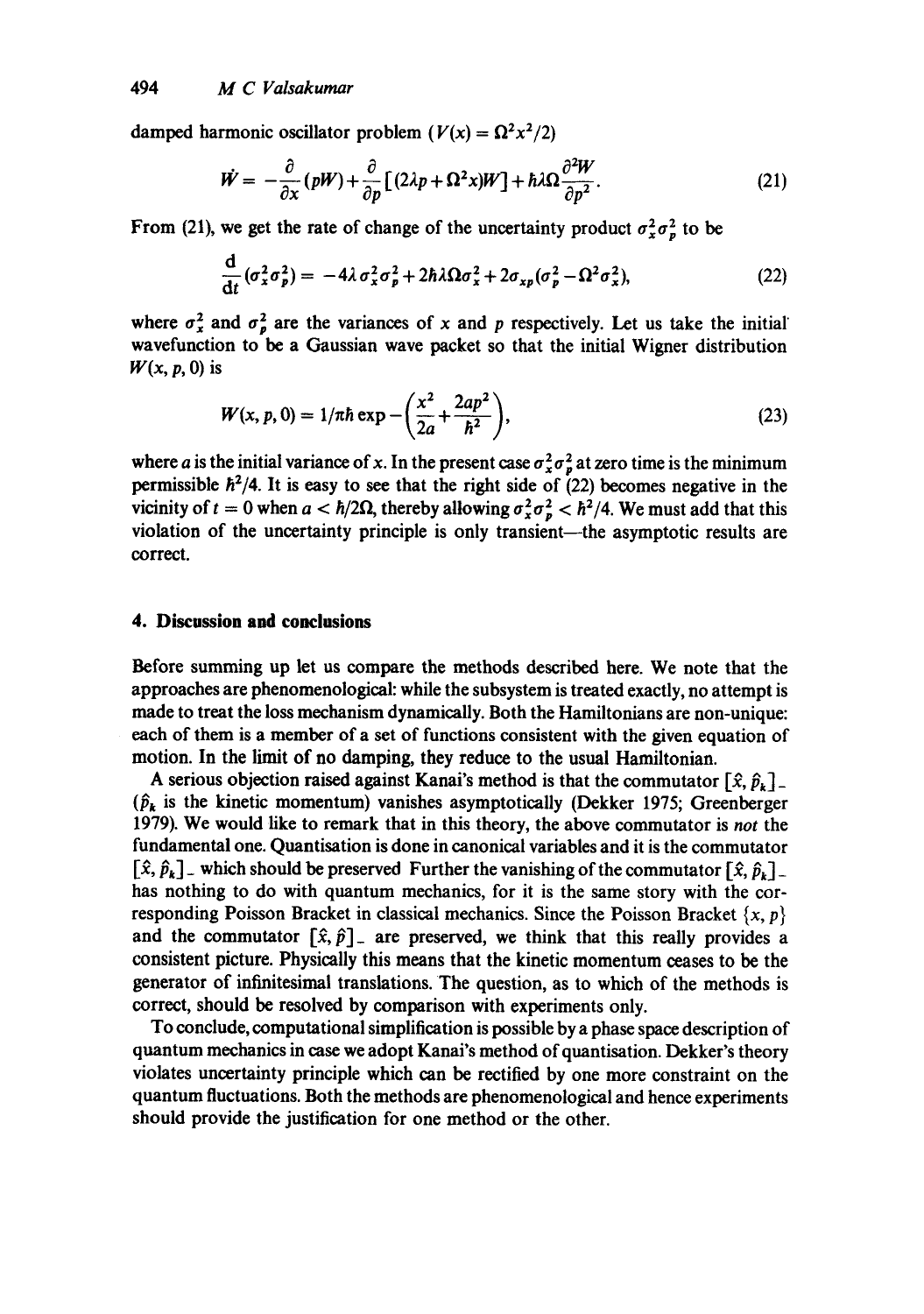# **Acknowledgements**

The author thanks Debendranath Sahoo for a number of useful discussions. Thanks are also due to N Kumar for a series of lectures on the topic which provided the impetus for this work.

# **Appendix**

From the definition given in (5) we identify the Wigner distribution  $W(x, p, t)$  to be the inverse Fourier transform of the density matrix

$$
\rho(y, z, t) = \psi^*(y, t)\psi(z, t), \quad y = x - \frac{\hbar\alpha}{2}, \quad z = x + \frac{\hbar\alpha}{2}.
$$
 (A1)

The time evolution of the density matrix can be obtained using the Schrödinger equation (4) as

$$
\frac{\partial}{\partial t}\rho = \frac{i\hbar}{2M}\left(\frac{\partial^2}{\partial z^2} - \frac{\partial^2}{\partial y^2}\right)\rho + \frac{i}{\hbar}\left[C\left\{V(y) - V(z)\right\} + (z-y)F\right]\rho.
$$
 (A2)

Going back to the variables  $x = (z + y)/2$  and  $\alpha = (z - y)/\hbar$ , we get

$$
\frac{\partial}{\partial t}\rho = \frac{i}{M}\frac{\partial^2}{\partial \alpha \partial x}\rho + \frac{i}{h}C\left[V\left(x - \frac{\hbar \alpha}{2}\right) - V\left(x + \frac{\hbar \alpha}{2}\right)\right]\rho + i\alpha F\rho. \tag{A3}
$$

If  $V(x)$  is analytic, we have

$$
V\left(x-\frac{\hbar\alpha}{2}\right)-V\left(x+\frac{\hbar\alpha}{2}\right)=-2\sum_{r=0}^{\infty}\left(\frac{\hbar}{2}\right)^{2r+1}\frac{1}{(2r+1)!}\left(\frac{\partial^{2r+1}V}{\partial x^{2r+1}}\right)\alpha^{2r+1}.\tag{A4}
$$

Substituting (A4) in (A3) and taking inverse Fourier transform with respect to  $\alpha$ , we obtain

$$
\dot{W} = -\frac{\partial}{\partial x} \left( \frac{p}{M} W \right) - \frac{\partial}{\partial p} \left[ \left( F - C \frac{\partial V}{\partial x} \right) W \right] + C \sum_{r=1}^{\infty} (\hbar/2)^{2r} \frac{(-1)^r}{(2r+1)!} \times \left( \frac{\partial^{2r+1} V}{\partial x^{2r+1}} \right) \left( \frac{\partial^{2r+1} W}{\partial p^{2r+1}} \right),
$$
\n(A5)

which is the same as (7).

## **References**

Agarwal G S 1974 in *Springer tracts in modern physics* (ed) G Hohler (New York: Springer Verlag) Vol 70 Benguria R and Kac M 1981 *Phys. Rev. Lett.* 46 1 Dekker H 1975 *Z. Phys.* B21 295 Dekker H 1977 *Phys. Rev.* A16 2126 Greenberger D M 1979 *J. Math. Phys.* 20 762 Gzyl H 1983 *Phys. Rev.* A27 2297 Haken H 1975 *Rev. Mod. Phys.* 47 67 **Hasse** R W 1975 *J. Math. Phys.* 16 2005